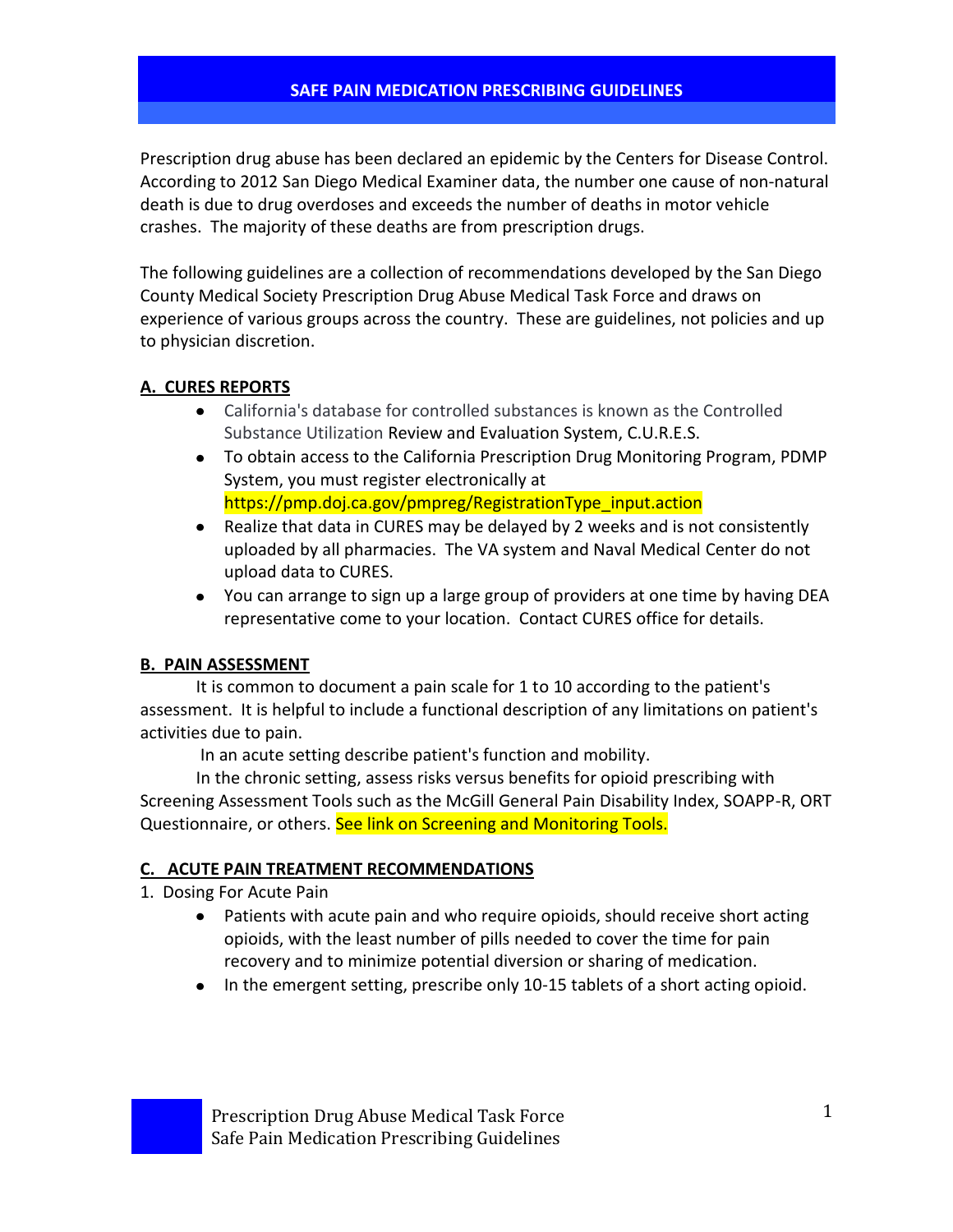- 2. Dosing For Opioid Naive Patients
	- Start with a short acting opioid with a maximum dose of 4 times day
	- Be careful not exceed recommended maximum for acetaminophen of 3000mg per day.
	- TYLENOL # 3 (30 mg codeine/ 300 mg acetaminophen) 30 mg codeine = 3.6 mg hydrocodone = 3.6 mg oxycodone
	- VICODIN (hydrocodone/ acetaminophen) Use 5 mg 5 mg hydrocodone = 27.5 mg codeine = 3.3 mg oxycodone
	- NORCO (hydrocodone/ acetaminophen) Use 5mg
	- LORTAB (hydrocodone/ acetaminophen) Use 5mg
	- PERCOCET/ ENDOCET (oxycodone/ acetaminophen) Use 5mg  $\bullet$ 5 mg oxycodone = 7.5 mg of hydrocodone = 41.3 mg codeine Maximum of 12 tablets a day for 5 mg
	- TRAMADOL/ ULTRAM  $\bullet$ 
		- Start with IR 50mg mg q 4-6 hours (Maximum 400 mg/ day) Do not use if patient has liver disease, renal disease, is on Tricyclics, or on SSRI.
		- High Abuse Potential
		- This medication does not show up on CURES reports and can be refilled, unlike the Vicodin or Percocet prescriptions.
		- This is available OTC in Mexico.
		- Deaths have been reported in patients with emotional disturbances and misuse of alcohol, tranquilizers, and other CNS active drugs
- 3. Register for CURES and run a CURES report on patients who may have prescriptions from other sources to ensure you are not overprescribing.

### **D. EMERGENCY DEPARTMENT PAIN TREATMENT**

The San Diego County Medical Society Emergency Medicine Oversight Commission has a consensus chronic pain prescription guideline. Please refer to the Medical Society Web Site for detailed information. Refer to documented titled "Narcotic Guidelines".

[www.sdcms.org/san-diego-county-emergency-medical-oversight-commission/san](http://www.sdcms.org/san-diego-county-emergency-medical-oversight-commission/san-diego-county-emergency-medical-oversight)[diego-county-emergency-medical-oversight](http://www.sdcms.org/san-diego-county-emergency-medical-oversight-commission/san-diego-county-emergency-medical-oversight)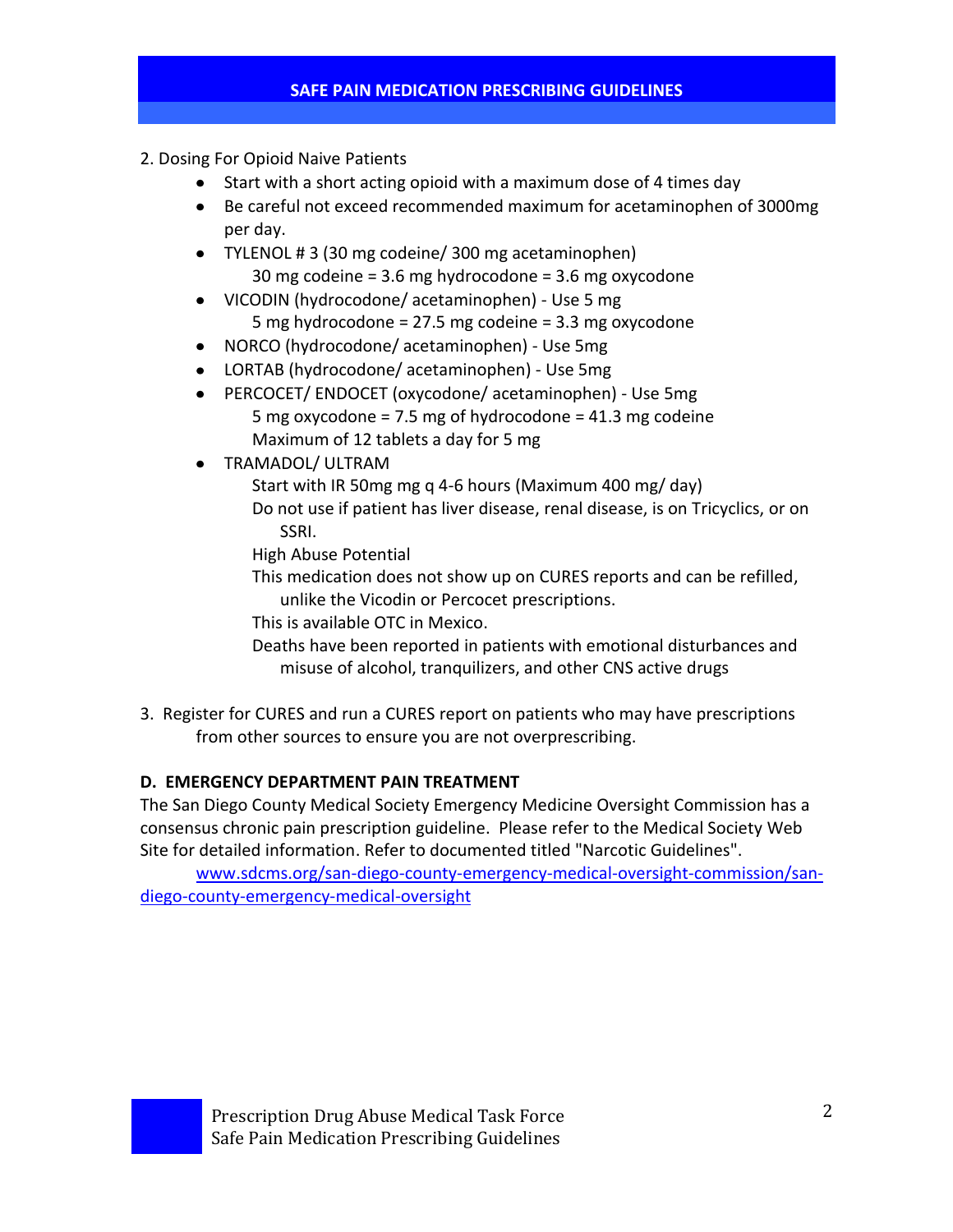#### **E. CHRONIC PAIN TREATMENT RECOMMENDATIONS**

- 1. Who Should Sign A Pain Medication Agreement?
	- It is recommended that the following patients sign a pain medication agreement:
		- Any patient on short acting opioid at time of third visit
		- Any patient on long acting opioid
		- Any patient expected to require more than 3 months of opioids

*Note: A pain medication agreement was developed by the San Diego County Prescription Drug Abuse Medical Task Force, in collaboration with other partners, including the county health department. This model agreement is available for your use.*

2. Use the Flow Diagram for Chronic Pain Treatment.

- See the attached flow diagram for general treatment recommendations
- 3. Conduct A Pain Assessment Tool / Opioid Risk Tool
	- There are various Tools available for Initial Assessment, upon initiating Pain Agreement, and for On Going Follow Up and Monitoring.
	- See Link for Screening and Monitoring Tools
- 4. Register / Run CURES Reports
	- It is recommended to review CURES data from previous 6 12 months at initial appointment for chronic pain treatment.
	- Review data for report of lost prescriptions, requests for early refills, escalating of pain, and at provider's discretion. Some pain specialists review data at each appointment.
- 5. Use Drug Screens
	- Use as an initial screening tool when considering prescribing an opioid.
	- Consider for all patients with a pain agreement at the time of initial pain evaluation, at 3 months, and randomly at your discretion considering each individual risk and benefit profile.
	- $\bullet$ Evaluate to see that prescribed medications are positive. If the patient is not positive for the medications prescribed then the medication is either (a) not being used safely such as overuse at the beginning of the month and running out early, or (b) being diverted.
	- Evaluate for illegal drugs or drugs that were not prescribed.
	- $\bullet$ Note that the Pain Agreement devised by the San Diego County Prescription Drug Abuse Medical Task Force states that use of illegal drugs is grounds to discontinue pain medication and refer to addiction medicine or other appropriate specialist.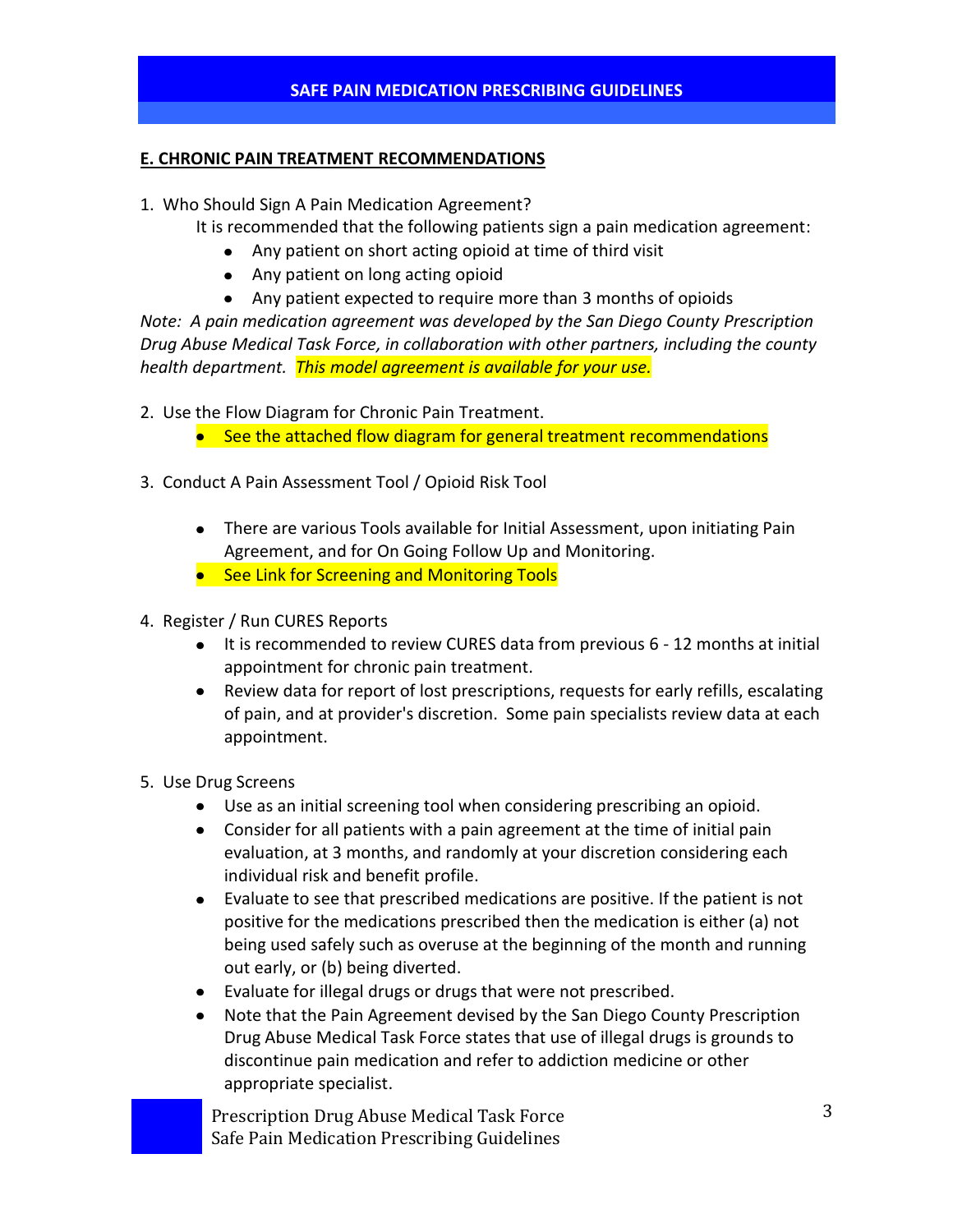### **F. CHRONIC PAIN DOSING RECOMMENDATIONS**

1. Dosing For Patient Requiring More Than 4 Times a Day Medication.

- If medication is required more than four times a day refer the patient to pain management or switch to a long acting opioid with the starting doses below.
- If a switch is made to a long acting opioid, the need to continue a short acting opioid could be considered for break through pain. Remember to consider the short acting opioid as part of the total dose and avoid using more than 4 times a day.
- **If there are frequent request for increases in doses or non-compliance, the** patient should be referred to a pain specialist for treatment evaluation and plan.
- Starting Doses are as follows:

Titration to long acting opioids can be difficult. It is best to start at lower doses and have a sooner follow up to evaluate effect and prevent complications. Numerous conversion tables are available, but always allow for cross-tolerance between medications. When rotating opioids, lower the new medication by at least 10-25%.

> Morphine (12 hour release) 15 mg bid Morphine (24 hour release) 30 mg per day Fentanyl patch 12.5 mcq every 72 hours Methadone 5 mg bid Oxycodone 10 mg bid

2. Maximum Recommended Doses Prescribed by a Primary Care Provider for Chronic Benign Pain before specialist consultation.

Consider referral to a pain specialist or other appropriate specialist if the patient  $\bullet$ requires more than the following dosage:

Morphine 120 mg/day Fentanyl patch 50 mcg/ 72 hours Methadone 40 mg/day Oxycodone 80 mg/day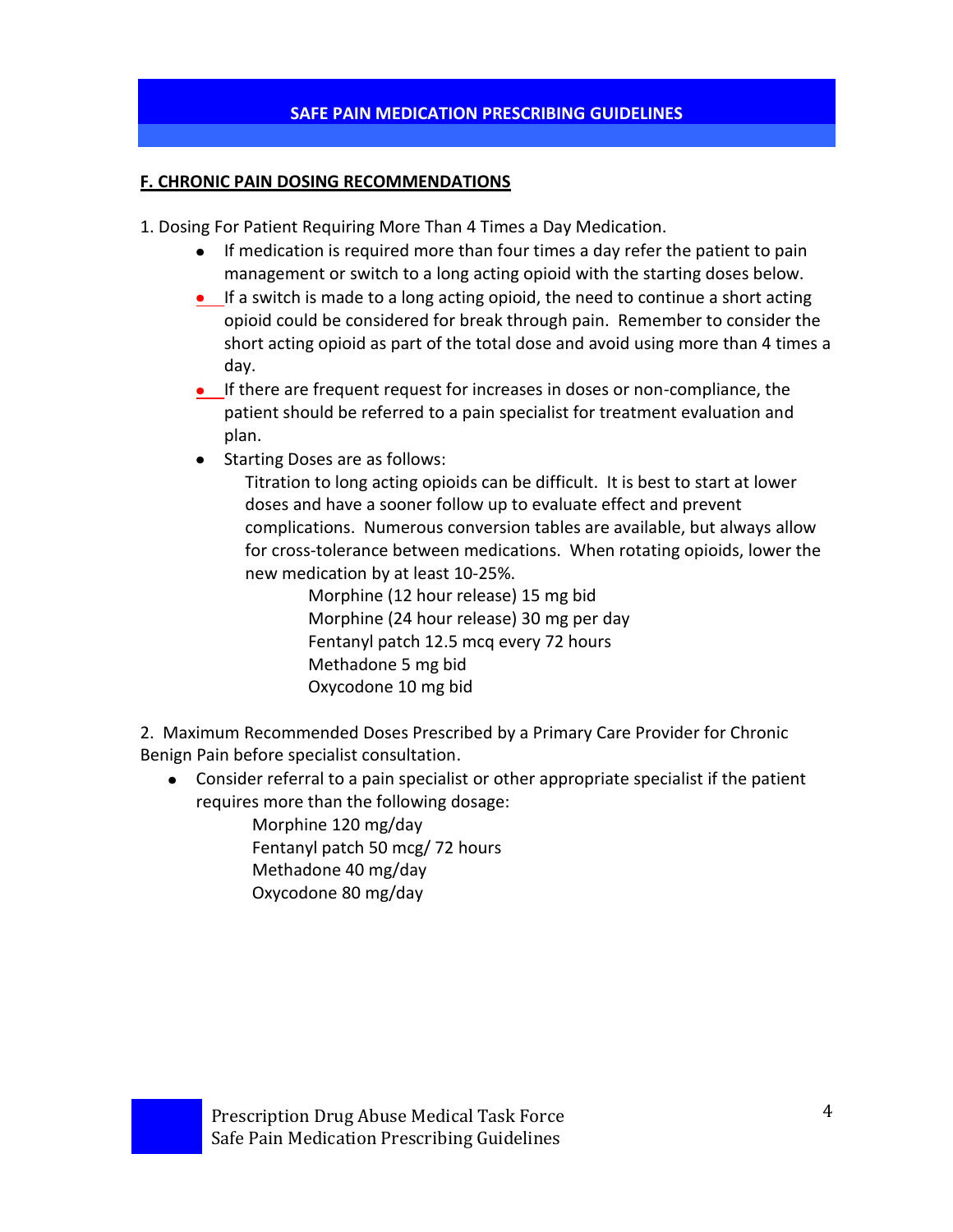### 3. Medications to Avoid.

The following medications are not recommended for chronic benign pain without specialist consultation:

• Rapid Onset Fentanyl Products

Abstral (fentanyl) sublingual tablets Actiq (fentanyl citrate) oral transmucosal lozenges Fentora (fentanyl citrate) buccal tablets Lazanda (fentanyl) nasal spray Onsolis (fentanyl) buccal soluble film Subsys fentanyl) sublingual spray

### **G. WEANING OPIATES**

- Opiates should be weaned and discontinued when the risks outweigh the benefits and when the patient is not maintaining or improving function.
- Patients treated for acute pain with opioids should be instructed to decrease their doses and discontinue as soon as possible.
- Patient on chronic opioids can be placed on a weaning protocol. One weaning protocol can be found in the Interagency Guideline on Opioid Dosing for Chronic Non-cancer Pain (p 10.). See Link.
- Opioid withdrawal symptoms are uncomfortable, but are not dangerous. Opioids can be stopped abruptly when the risks outweigh the benefits. This is not true for benzodiazepine withdrawal. Benzodiazepine withdrawals can be life threatening.

### **H. SIDE EFFECT MANAGEMENT**

- 1. Constipation
	- It is recommended to mange constipation proactively. You may want to prescribe a stool softener/laxative in conjunction with opioids, especially in the elderly population, as opioids will reduce gastric and intestinal motility.

2. Somnolence. Reduce dose of narcotic. Find out if the patient is taking excess medication, using alcohol, or mixing other medication, which increases risk of somnolence.

### **I. CONCOMITANT PRESCRIPTIONS**

- 1. Acetaminophen
	- Should not exceed more than 3 gram per day;
	- Patients with liver impairment should not exceed more than 2 g per day.
- 2. Benzodiazepines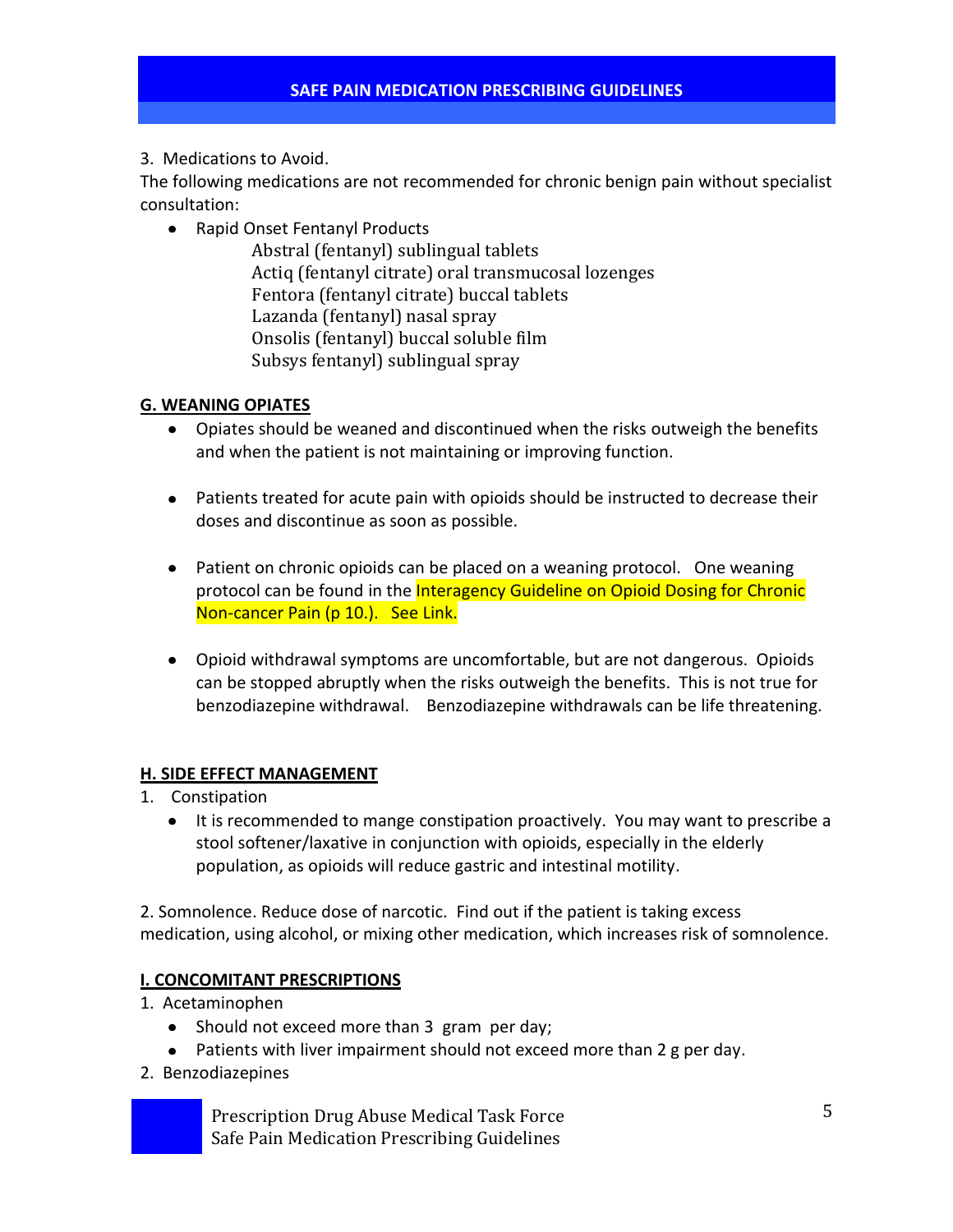- Concomitant use of long acting narcotics and benzodiazepines is not recommended due to risk of mortality.
- Taper benzodiazepines and consider psychiatric consultation if there is an anxiety component to the patient's perception of their pain.

- 3. Medical Marijuana
	- Concomitant use of marijuana is not recommended.
	- New patients who admit to using marijuana or who have a positive marijuana screen should not be given opiates unless they agree to discontinue marijuana
- 4. Phenergan
	- Concomitant use of Phenergan with codeine in a cough suppressant formulation is not recommended due to its recreation abuse potential as "Purple Fizz".
	- Use alternative nausea medications such as Reglan, Compazine, or Zofran.
- 5. Soma (Carisoprodol)
	- This medication should be avoided due to high potential for abuse and diversion.
	- An alternative muscle relaxant can be used such as baclofen, flexeril, zanaflex, or robaxin.
- 6. Barbiturates
	- Avoid use due to additive sedation effects
- 7. Seroquel (Quetiapine)
	- This medication has potential for abuse.

### **J. RED FLAGS FOR PRESCRIPTION DRUG ABSUE AND FRAUD**

*Published by the CURES program*

- Patient requesting specific controlled substances
- Repeatedly running out of medication early
- Unscheduled refills requested
- Unwillingness to try non-opioid treatments
- Engaging in doctor shopping activities

### **J. DEA REPORTING**

You are encouraged to report suspected doctor shopping and prescription fraud to the DEA. Prescription fraud includes being dishonest with how a medication is taken. If you suspect doctor shopping or diversion, please report to:

*DEA Diversion: 858-616-4100*

*Email to DEA: deatips-sandiego@usdoj.gov*

*Name of patient Date of birth of patient Location of occurrence Suspicion*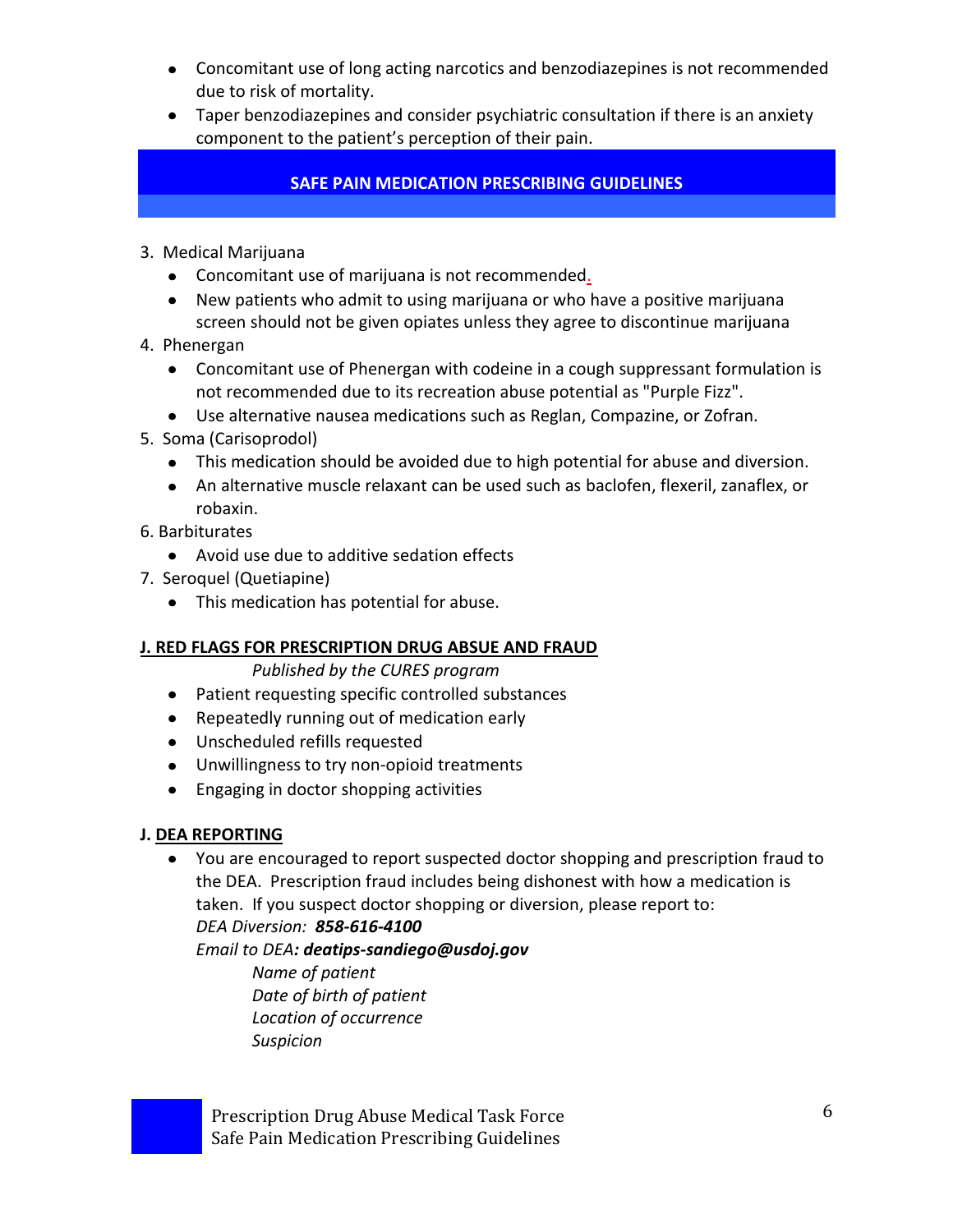It is helpful for DEA if you document the following in your medical record:

- When patient states he last received prescription for controlled substance and by which doctor.

- It is helpful to have a copy of the patient's ID card.

- Patients who lie about when their last prescription was filled are guilty of narcotic fraud.

- For patients who are argumentative, do NOT feel compelled to write an opioid prescription, even for a small amount. If you have any concerns for the patient's safety, document the interaction, and then call the DEA.

• If you are contacted by a DEA investigator who is evaluating a potential fraud, please cooperative with the investigation. They may have simple questions that are not time consuming to find out whether your patient has been doctor shopping or committing fraud. Their investigation may lead to court mandated addiction treatment.

# **K. ADDICTION REFERRALS**

If you need to dismiss a patient for not honoring treatment agreements, consider this referral source for addiction:

San Diego County Access & Crisis Line: (888) 724-7240.

This 24-hr/7 day a week hotline can provide information about low cost or sliding scale residential and non-residential drug treatment services.

LINK: County of San Diego Health and Human Services Alcohol and Drug Services